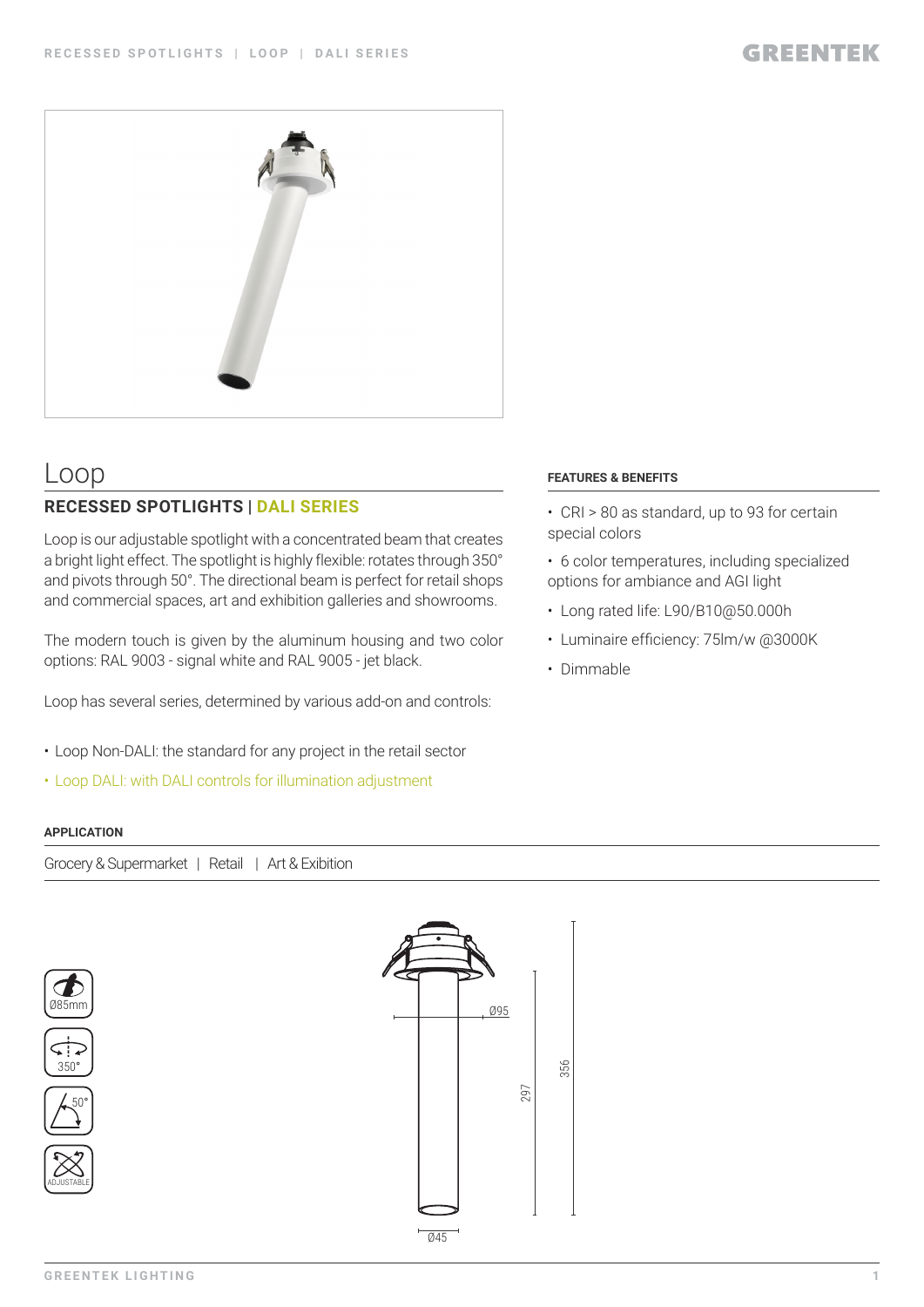## **SPECIFICATIONS**

| Power consumption          |                                |               |                         | <b>12W</b>                                        |  |  |  |
|----------------------------|--------------------------------|---------------|-------------------------|---------------------------------------------------|--|--|--|
| <b>Dimensions</b>          |                                |               |                         | 045x297±1mm                                       |  |  |  |
| Weight                     |                                |               |                         | 0.8 Kg                                            |  |  |  |
|                            | Housing materials              |               |                         | Aluminium, Glass                                  |  |  |  |
| IK code                    |                                |               |                         | IK <sub>02</sub>                                  |  |  |  |
|                            | THD (at 230V, 50Hz, Full load) |               |                         | $~8\%$                                            |  |  |  |
| Protection class           |                                |               |                         | Safety class 1                                    |  |  |  |
| Operating temperature [°C] |                                |               |                         | $-20^{\circ}$ C $+45^{\circ}$ C / $-4$ F $+113$ F |  |  |  |
| Operating humidity [%]     |                                |               |                         | $10 \div 85$                                      |  |  |  |
| Power factor               |                                |               |                         | ≥0.95                                             |  |  |  |
| AC Input [Vac]             |                                |               |                         | 220 - 240 VAC                                     |  |  |  |
| Lens angle [°]             |                                |               |                         | 36°                                               |  |  |  |
| Lifespan [h]               |                                |               |                         | 50,000                                            |  |  |  |
| Housing color              |                                |               |                         | ○ RAL 9003 - signal white, ● RAL 9005 - jet black |  |  |  |
| Lumen maintenance          |                                |               |                         | L90/B10@50.000h at 25°C                           |  |  |  |
| IP factor                  |                                |               |                         | <b>IP20</b>                                       |  |  |  |
| Control optional           |                                |               |                         | <b>DALI</b>                                       |  |  |  |
| Warranty [years]           |                                |               |                         | 5                                                 |  |  |  |
|                            | Storage temperature range [°C] |               |                         | -20°C  +55°C / -4F  +131F                         |  |  |  |
| Emergency option           |                                |               |                         |                                                   |  |  |  |
| Light application          | Standard                       | AMB           | AGI                     |                                                   |  |  |  |
| <b>CRI</b>                 | <b>CRI 80</b>                  | <b>CRI 80</b> | <b>CRI 93</b>           |                                                   |  |  |  |
| CCT [K]                    | 3000K/4000K                    | 2200K         | AGI3000/AGI3500/AGI4000 |                                                   |  |  |  |
| MacAdam                    | 3                              | 3             | 3                       |                                                   |  |  |  |
|                            |                                |               |                         |                                                   |  |  |  |

CRI - Color rendering, CCT - Color temperature, MacAdam - Color consistency

### **LIGHT DISTRIBUTION**

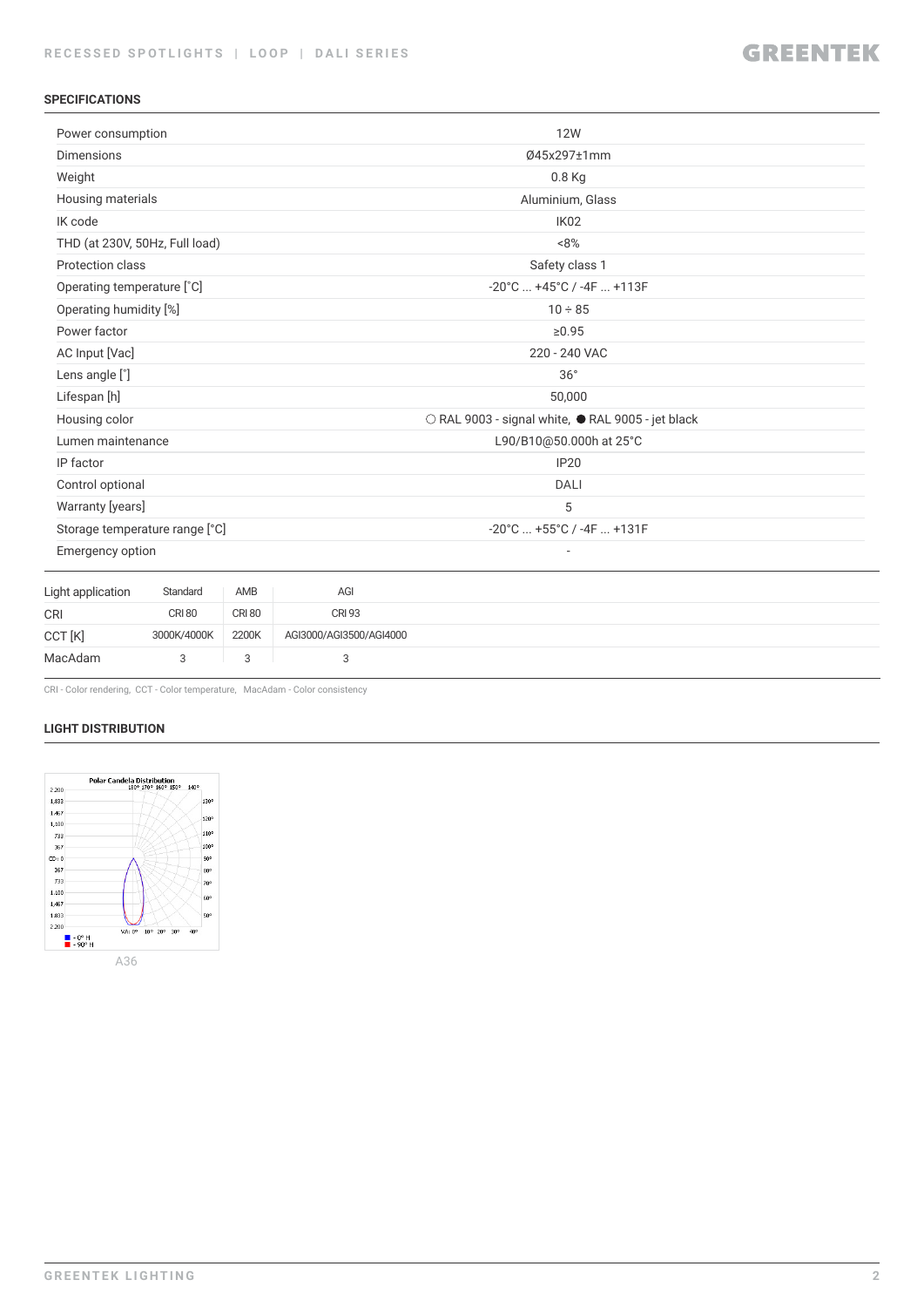### **TOLERANCES**

#### **Luminous flux tolerances:** -/+ 5%

**Consumption tolerance: -/+ 5% for Non-DALI | -/+ 10% for Non-DALI & KIT EM | -/+ 10% for DALI | -/+ 15% for DALI & KIT EM** 

### **BATTERY WARRANTY**

**Non-DALI EM & DALI EM:** 12 months warranty **Non-DALI & DALI: -**

#### **MAXIMUM NO. OF LUMINAIRES ON A CIRCUIT**

|                              | Control<br>type | <b>Circuit Breaker Type</b> |    |    |     |    |    |  |
|------------------------------|-----------------|-----------------------------|----|----|-----|----|----|--|
| <b>Luminaire</b><br>Power(W) |                 |                             | B  |    | C   |    |    |  |
|                              |                 | 20                          | 16 | 10 | 20  | 16 | 10 |  |
| 8-20W                        | Non-DALI        | 62                          | 50 | 31 | 104 | 85 | 52 |  |
| 23-35W                       | Non-DALI        | 24                          | 20 | 10 | 47  | 40 | 20 |  |
| 42W                          | Non-DALI        | 20                          | 16 | 8  | 38  | 32 | 16 |  |
| 8-20W                        | DALI            | 62                          | 50 | 31 | 104 | 85 | 52 |  |
| 23-27W                       | DALI            | 25                          | 21 | 13 | 50  | 42 | 26 |  |
| 34-42W                       | DALI            | 17                          | 14 | 9  | 34  | 28 | 18 |  |

#### **RISK GROUP**

| <b>Standard (CRI80)</b> | RG1             |
|-------------------------|-----------------|
| FOOD (BVF, FBS, FSM)    | RG1             |
| FOOD ≤35W (FZM, FSH)    | RG1             |
| FOOD >35W (FZM, FSH)    | RG <sub>2</sub> |
| FAS                     | RG1             |
| <b>AMB2200</b>          | RG1             |
| <b>ART</b>              | RG1             |
| AGI                     | RG1             |
| CRI90                   | RG1             |
| <b>CRI95</b>            | RG1             |
| ENT                     | RG1             |

#### **RG1**

The evaluation of photobiological safety is carried out according to the standard IEC 62471:2008 ("Photobiological safety of lamps and lamp systems"). Following the definition of the risk grouping system of the mentioned IEC standard, the LEDs mounted on this family fall into the class "Low Risk (RG1 – No photobiological hazard under normal behavioral limitations)". Under real circumstances (regarding exposure time, pupils, observation distance), it is assumed that there is no endangerment to the eye from these devices. As a matter of principle, however, it should be mentioned that intense light sources have a high secondary exposure potential due to their blinding effect.

#### **RG2**

The evaluation of photobiological safety is carried out according to the standard IEC 62471:2008 ("Photobiological safety of lamps and lamp systems"). Following the definition of the risk grouping system of the mentioned IEC standard, the LEDs mounted on this family fall into the class "Moderate Risk (RG2)". Under real circumstances (regarding exposure time, pupils, observation distance), it is assumed that there is no endangerment to the eye from these devices. As a matter of principle, however, it should be mentioned that intense light sources have a high secondary exposure potential due to their blinding effect.